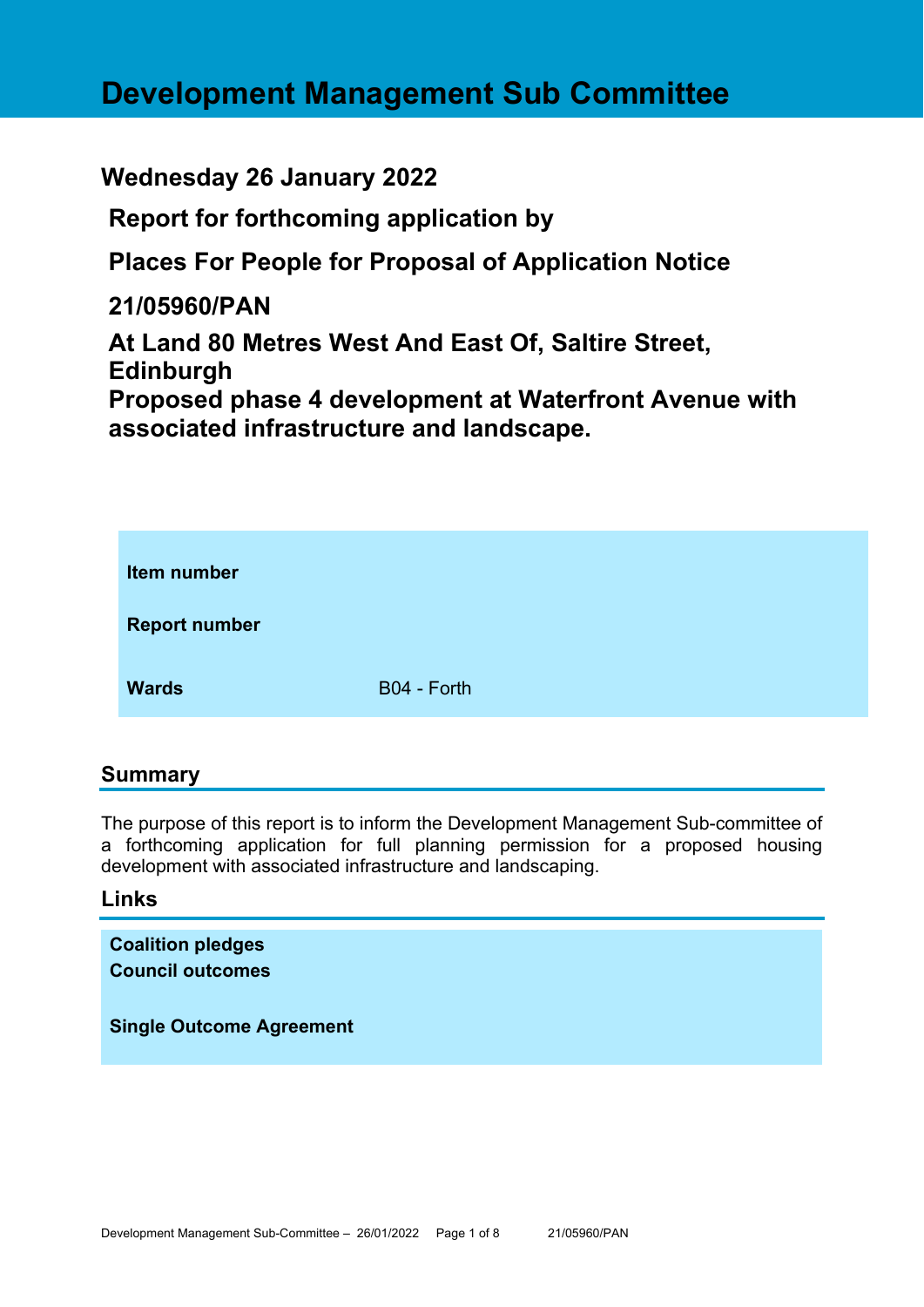# **Recommendations**

**1.1** It is recommended that the Committee notes the key issues at this stage and advises of any other issues.

# **Background**

#### **2.1 Site description**

The site is a vacant piece of land on the north side of Waterfront Avenue and south side of West Shore Road with an area of approximately 2.45 hectares. The site includes land relating to both phases three and four of a mainly residential development of four phases. The land slopes down to the north.

There are existing residential properties to the south of the site (phases one and two), with Saltire Square beyond. The first phase comprises four storey apartment blocks and an eleven storey tower building and was completed in 2006. Phase two is a mix of three to four storey townhouses and two seven storey apartment buildings. Upper Strand Walk runs to the east/ south east of the site. To the north are existing commercial/ industrial properties and vacant land.

Beyond the site to the west, and separated from the site by a strip of land is Granton Castle Walled Garden, Caroline Park and Royston House. There are a number of listed buildings within this site: Caroline Park House and offices which are category A listed (Listed building reference: LB28040 listed 01/01/2003), boundary walls, walled garden and dovecot which are category B listed (Listed building ref: LB28139 updated 11/01/2016) and gatepiers to West Shore Road which are category B listed (Listed building ref: LB28041 updated 11/01/2016). The site surrounding these buildings is designated as open space in the Local Development Plan.

#### **2.2 Site History**

24 April 2002 - Outline planning permission was granted for a mixed use development at West Granton Road and West Shore Road/ West Harbour Road, east of Caroline Park Avenue together with land to the north west of the junction between Caroline Park Avenue and West Granton Road (planning reference 01/02109/OUT).

14 March 2019 - Planning permission granted for proposed residential development and associated infrastructure. The proposed development included the provision of 89 residential units in three blocks. The housing mix comprised 19 one bedroom units, 64 two bedroom units, and six three bedroom units. The proposed development formed the third phase of housing within a four phase master-planned development. A total of 33 units of affordable housing would be provided in Block A. (planning reference 17/02477/FUL).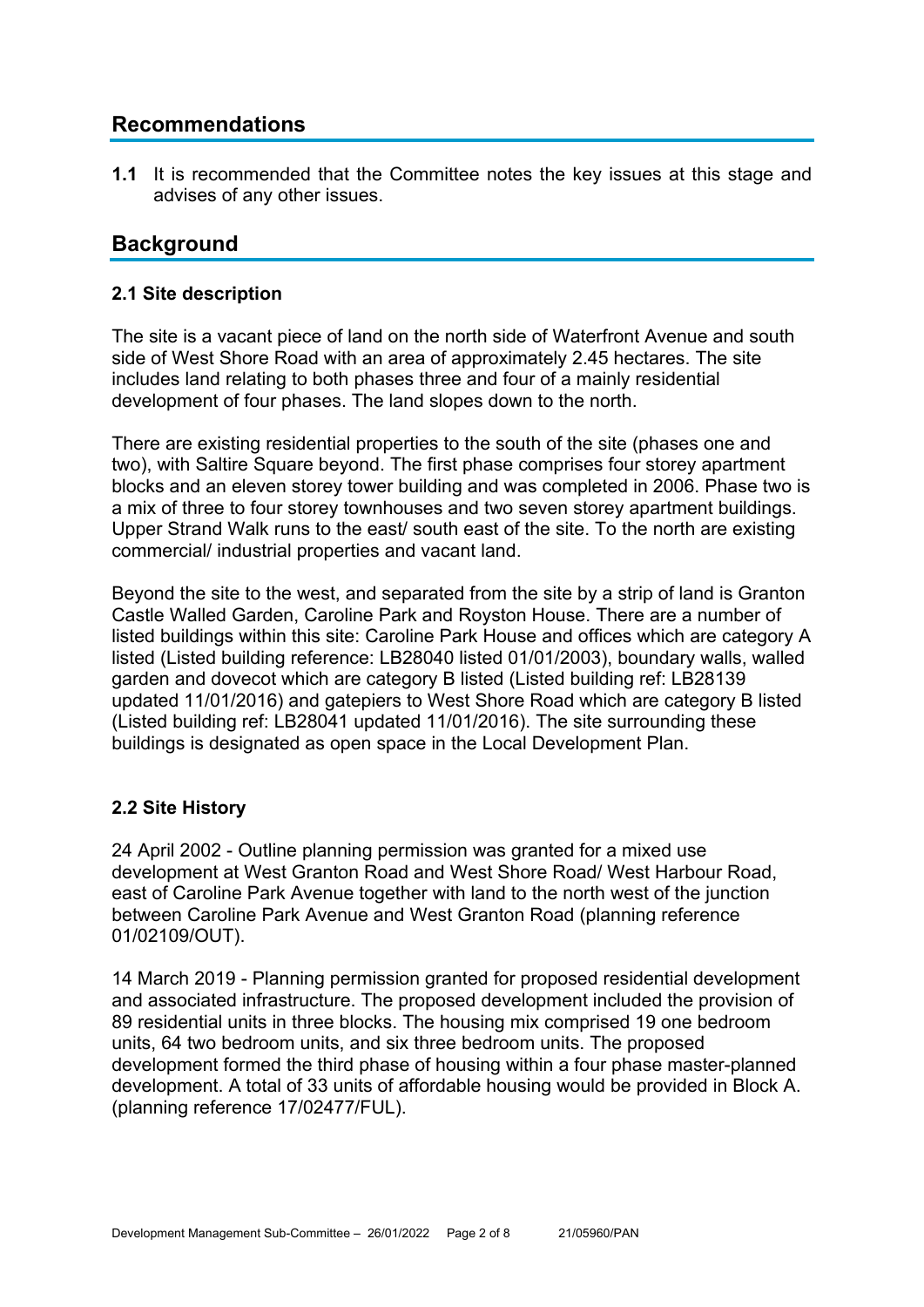17 June 2019 - Request for non-material variation for changes to plans approved under application number 17/02477/FUL. The request for this variation is currently pending (planning reference 17/02477/VARY).

26th August 2020 - Permission was granted for an application under Section 42 of the Planning Act for the removal of condition 2 of planning consent ref; 17/02477/FUL (noise protection measures) from the approved decision notice (19/03245/FUL)

#### Adjacent Site

24 March 2004 - Approval of reserved matters for the erection of residential/ commercial development referring to height, massing, number and parking (phase 1) (planning reference 03/04608/REM).

14 April 2004 - Approval of reserved matters for erection of residential/ commercial development comprising 130 flats, associated roads and temporary car parking on land at Waterfront Avenue (phase 1) (planning reference 03/03665/REM).

30 March 2017 - Planning permission granted for 100 residential units on land west of 14 Kingsburgh Crescent (phase 2) (planning reference 16/00155/FUL).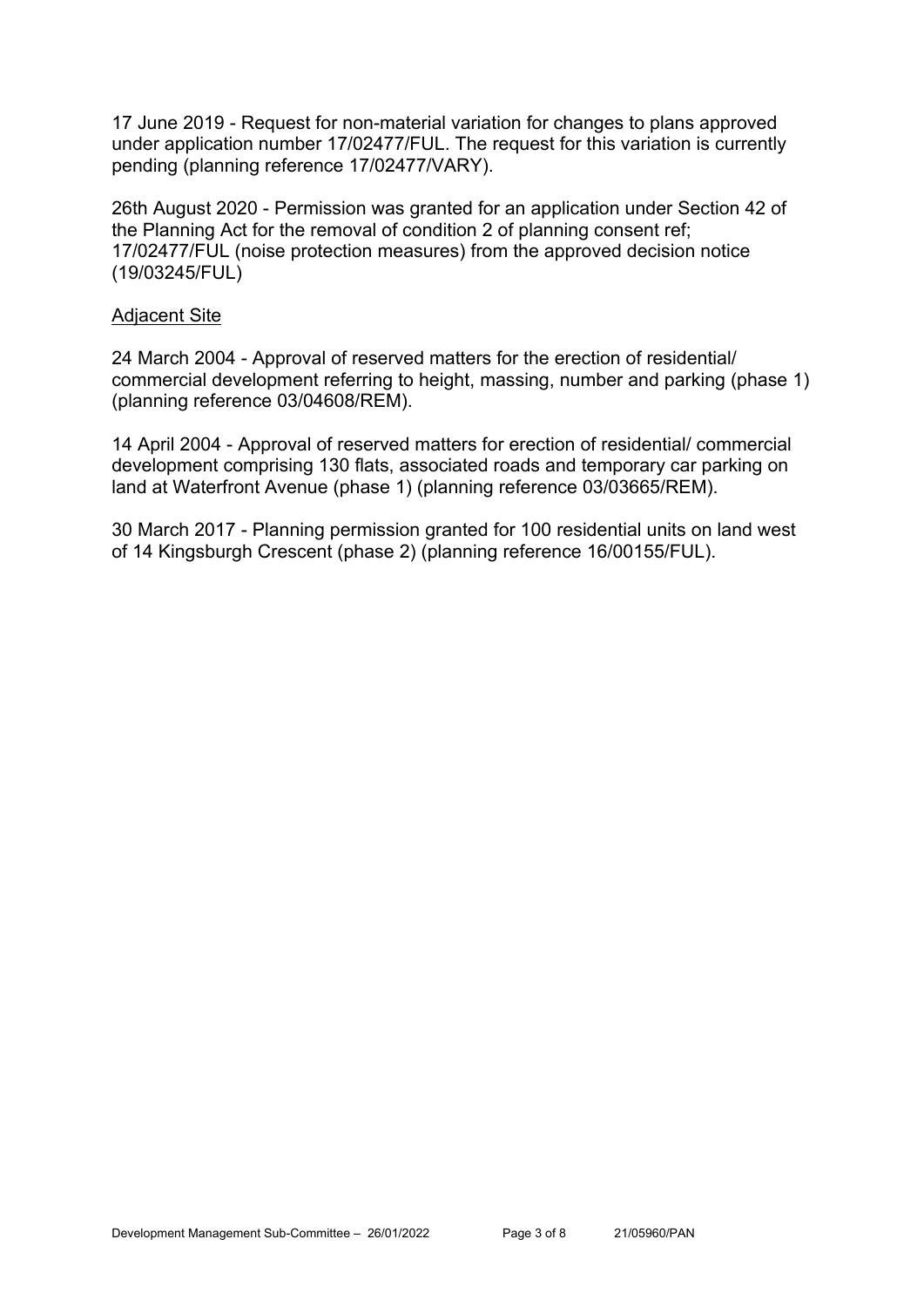### **Main report**

#### **3.1 Description Of The Proposal**

An application for full planning permission will be submitted for residential development with associated infrastructure and landscape. No details have been submitted.

#### **3.2 Key Issues**

The key considerations against which the eventual application will be assessed include whether:

#### **a) The proposal will preserve the character and setting of the listed buildings;**

The impact of the proposal on the setting of the category A and B listed buildings in the surrounding area will be considered against the provisions of Section 59 (1) of the Planning (Listed Building and Conservation Areas) (Scotland) Act 1997:

*"In considering whether to grant planning permission for development which affects a listed building or its setting, a planning authority or the Secretary of State, as the case may be, shall have special regard to the desirability of preserving the building or its setting or any features of special architectural or historic interest which it possesses."*

The development will also be assessed against Historic Environment Scotland's Managing Change in the Historic Environment guidance notes.

#### **b) The principle of the development is acceptable in this location;**

The site is located within the urban area as defined by the Edinburgh Local Development Plan (LDP) (2016). The acceptability of the proposal at this location in principle will be considered in the context of LDP policy Hou 1 (Housing Development) which supports housing in the urban area subject to compliance with other relevant policies in the LDP.

The site lies within Edinburgh Waterfront: Central Development Area (EW 2b) for a housing led mixed use development. LDP policy Del 3 (Edinburgh Waterfront) states that planning permission will be granted for development which will contribute towards the creation of new urban quarters at Leith Waterfront and Granton **Waterfront** 

The LDP is now over five years old, therefore should the applicant submit a planning application prior to the adoption of City Plan 2030, consideration would also need to be given to the 13 principles of sustainable development that are outlined in Scottish Planning Policy.

The Granton Waterfront Development Framework (February 2020) is a material consideration. This site is within the area of The Link (sub area 'Places for People'); cultural landscape and making space reconnecting neighbourhoods. The general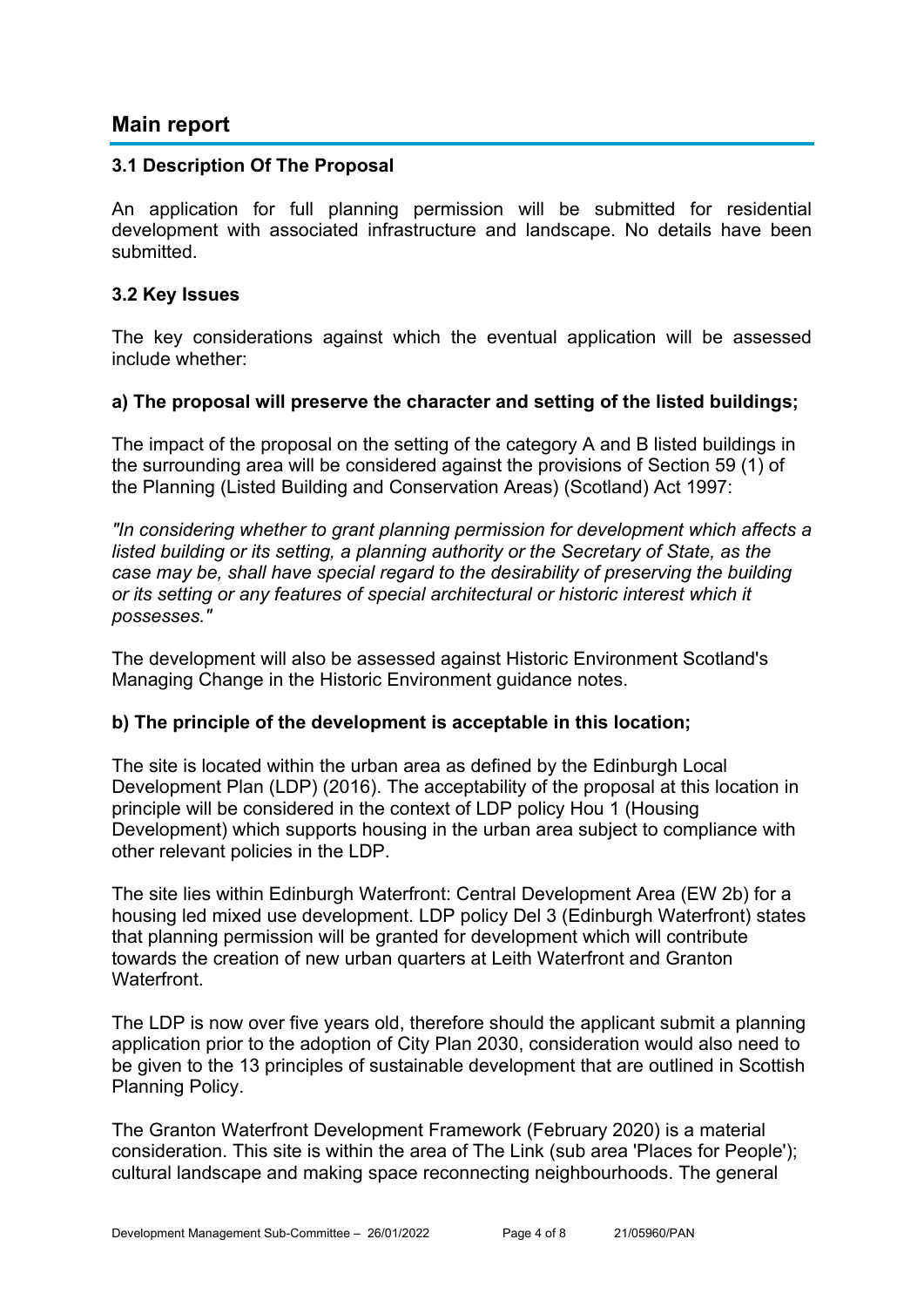guidance is to link existing routes and sites to maximise connections and views to the city and waterfront and infilling gap sites, highlighting existing assets and creating new active street frontages.

#### **c) The design, scale and layout are acceptable within the character of the area; and does the proposal comply with the Edinburgh Design Guidance;**

The applicant will be required to comply with all relevant design policies within the LDP as well as non-statutory guidance where applicable (e.g. Edinburgh Design Guidance).

A Design and Access Statement will be required to support the application. An assessment of the impacts on amenity of neighbouring and future occupiers, as set out in LDP Policy Des 5 (Development Design - Amenity) is also required. This will include the requirement for greenspace provision, in accordance with LDP Policy Hou 3 (Private Greenspace in Housing Development) and a Noise Impact Assessment should be submitted as part of the application.

The design will also be required to demonstrate compliance with the 13 guiding principles of sustainable development as outlined in Scottish Planning Policy.

#### **d) Access arrangements are acceptable in terms of road safety and public transport accessibility;**

Pedestrian permeability and connectivity through the site and beyond will be key considerations. LDP transport policies and the Edinburgh Design Guidance including the Edinburgh Street Design Guidance and relevant factsheets will apply to the proposal. The applicant will be required to provide transport information including a Travel Plan and will need to demonstrate how the proposal complies with parking standards including service arrangements and cycle parking provision.

#### **e) The proposal has acceptable impacts on infrastructure;**

The application will be required to make appropriate developer contributions in accordance with LPD Policy Del 1 - Developer Contributions and Infrastructure Delivery.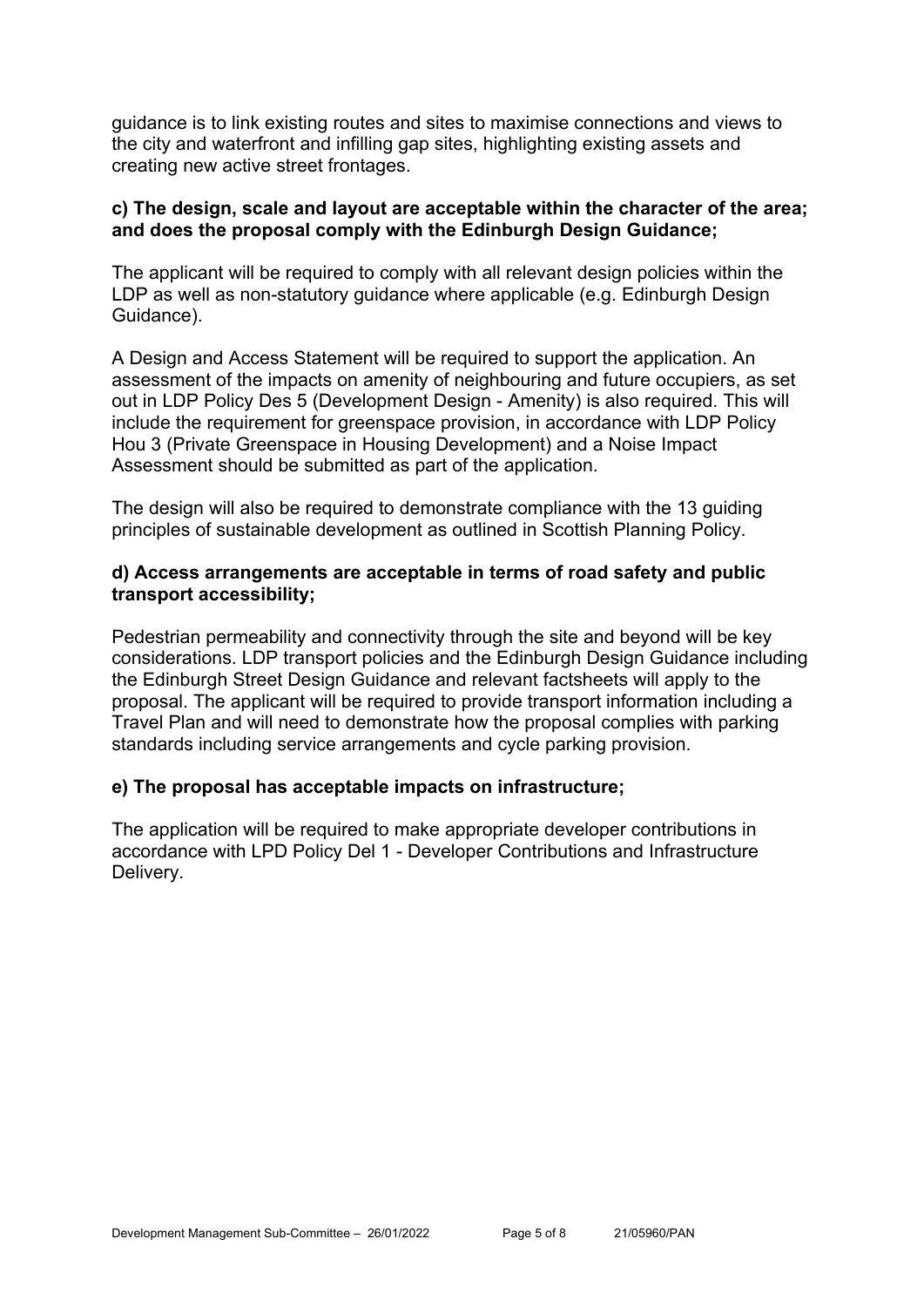#### **f) There are any other environmental factors that require consideration;**

The applicant will be required to submit sufficient information to demonstrate that the site can be developed without having a detrimental impact on the environment.

In order to support the application, it is anticipated the following documents will be submitted:

- Pre-Application Consultation Report;
- Planning Statement:
- Design and Access Statement:
- Heritage Statement;
- Sustainability Form S1:
- Daylight, Privacy and Overshadowing Information;
- Transport information:
- Waste Management Information and Servicing Strategy;
- Ground investigations/Site investigations;
- Drainage Information and Surface Water Management Plan.
- Noise Impact Assessment;
- Air Quality statement;
- Landscape Management and Maintenance Plan;
- Tree survey and tree protection plan; and
- Protected Species/Ecology Information.

The application will fall under Schedule 2 of The Town and Country Planning (Environmental Impact Assessment) Regulations 2017. The Planning Authority will therefore be required, by law, to undertake screening to determine whether an Environmental Impact Assessment will be required.

#### **3.3 Assessment**

This report highlights the main issues that are likely to arise in relation to the various key considerations. This list is not exhaustive and further matters may arise when the new application is received, and consultees and the public have the opportunity to comment.

#### **Financial impact**

**4.1** The forthcoming application may be subject to a legal agreement.

#### **Risk, Policy, compliance and governance impact**

**5.1** Provided planning applications are determined in accordance with statutory legislation, the level of risk is low.

#### **Equalities impact**

**6.1** This is a pre-application report. When a planning application is submitted it will be assessed in terms of equalities and human rights.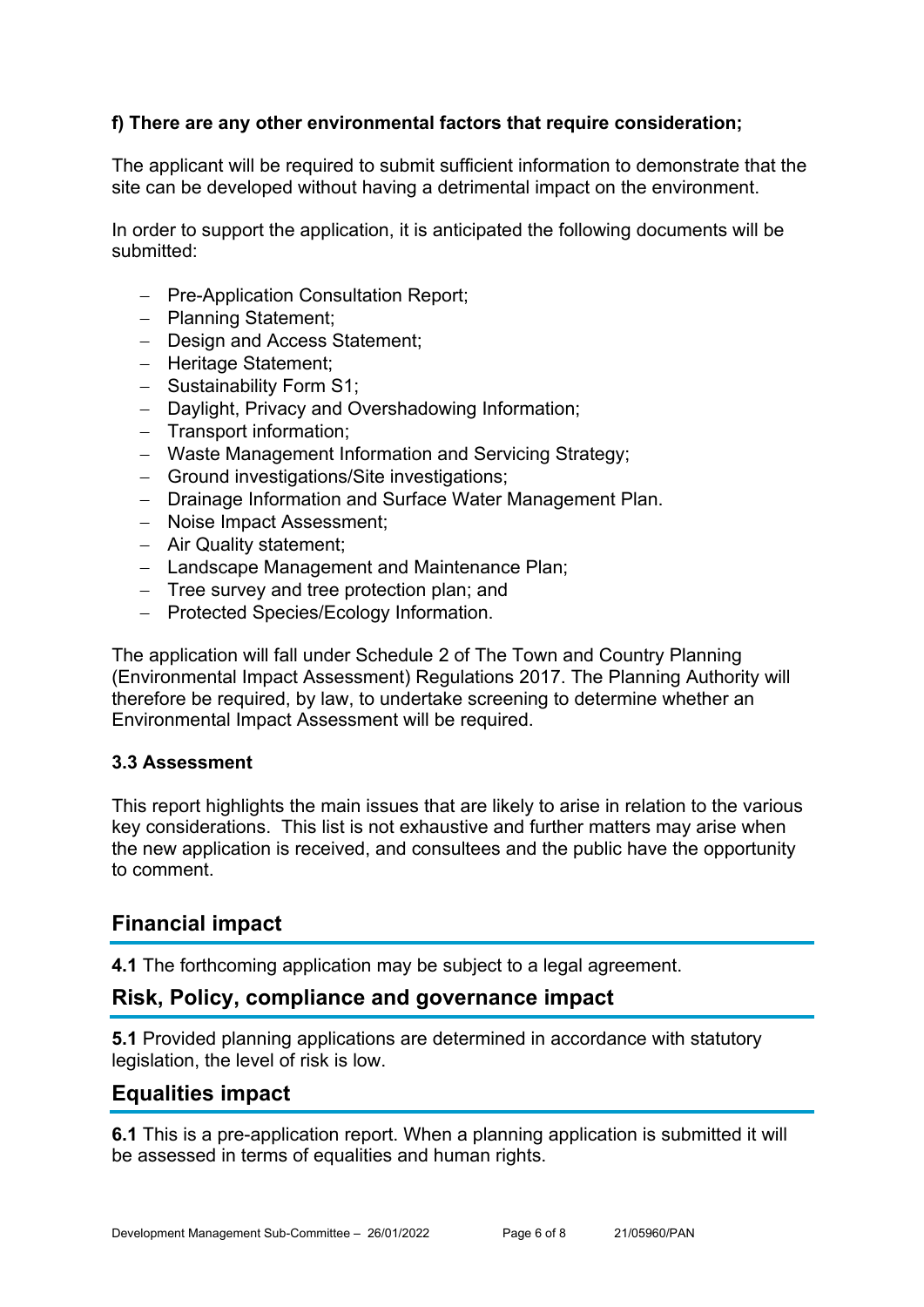# **Sustainability impact**

**7.1** A sustainability statement will need to be submitted with the application.

# **Consultation and engagement**

#### **8.1 Pre-Application Process**

There is no pre-application process history.

#### **8.2 Publicity summary of representations and Community Council comments**

In light of the ongoing Covid-19 situation, Scottish Government guidance on preapplication consultation makes provision for public consultation to be carried out without the need for a face to face public event.

The proposal was advertised in Edinburgh Evening News on 8th December 2021. Public consultation will also include a dedicated project website (https://grantonphase4.co.uk) and a live consultation event has taken place on 15th December 2021. Leaflets have been distributed within the wider area. A second consultation event is anticipated but the date and time are still to be confirmed.

West Pilton/ West Granton Community Council and Granton and District Community Council received a copy of the Proposal of Application Notice on 4th December 2021.

The following Councillors were sent a copy of the Notice: Councillor Cammy Day, Councillor Eleanor Bird, Councillor George Gordon and Councillor Jim Campbell

## **Background reading/external references**

- To view details of the proposal of Application Notice go to
- Planning and Building Standards online services
- Planning guidelines
- Conservation Area Character Appraisals
- Edinburgh Local Development Plan

**David Givan Chief Planning Officer**  PLACE The City of Edinburgh Council

Contact: Karen Robertson, Senior planning officer E-mail:karen.robertson@edinburgh.gov.uk Tel:0131 529 3990